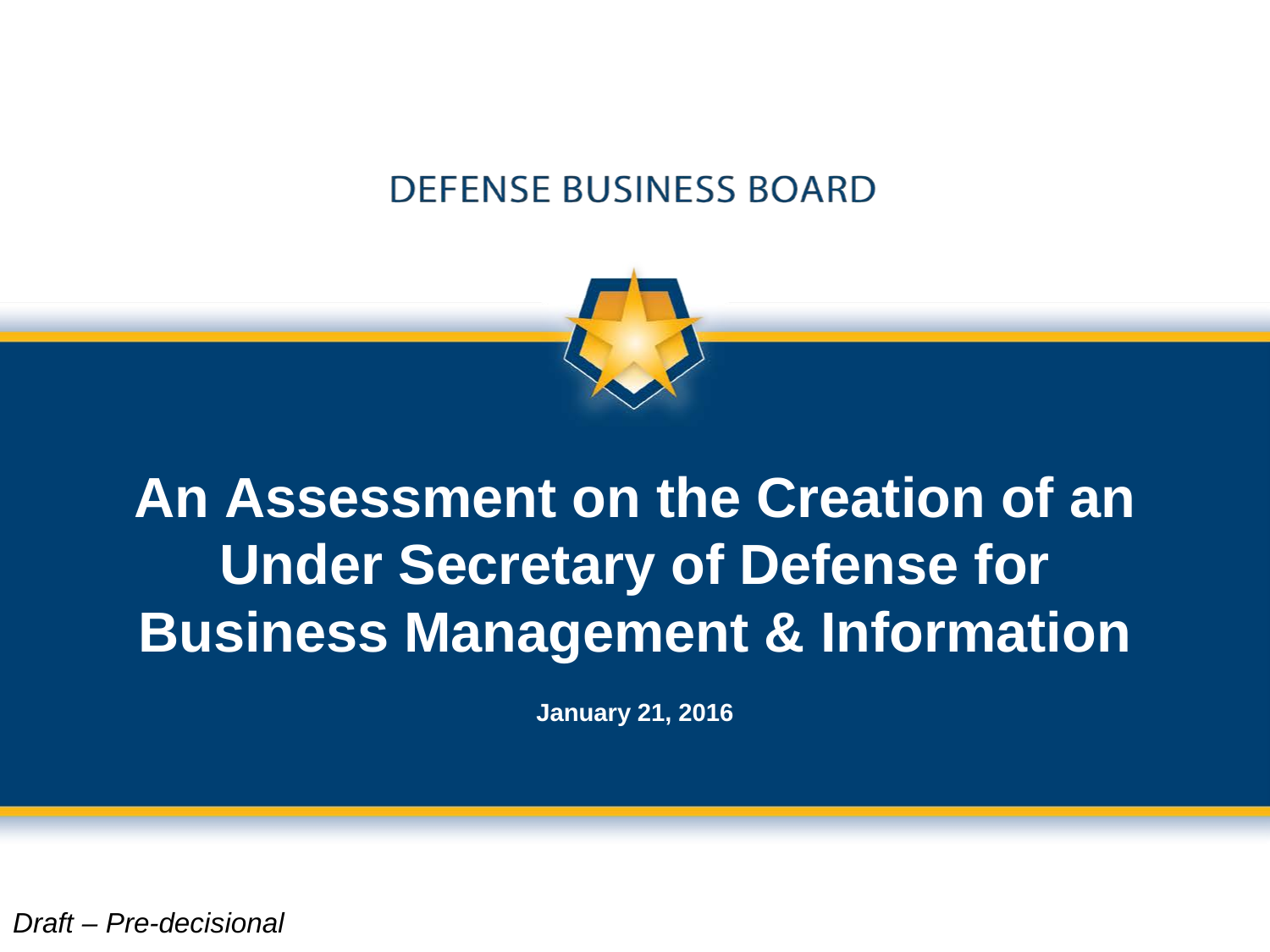### **Task Group**

#### **The Members**

- Mr. Mark Ronald (Chair) Mr. Howard Cox
- 
- 
- Ms. Cynthia Trudell Capt James D'Itri, Jr. (DBB staff)

#### **The Task**

"…establishing a Task Group under the DBB to study and provide recommendations on whether the position should be consolidated and elevated, assess the advantages and disadvantages of doing so, and such other matters as the DBB determines relevant."

*- USD(BM&I) ToR, signed 10 Aug 15*

The driver behind this exploration was §901(a) of the National Defense Authorization Act for Fiscal Year 2015 (Public Law 113-291)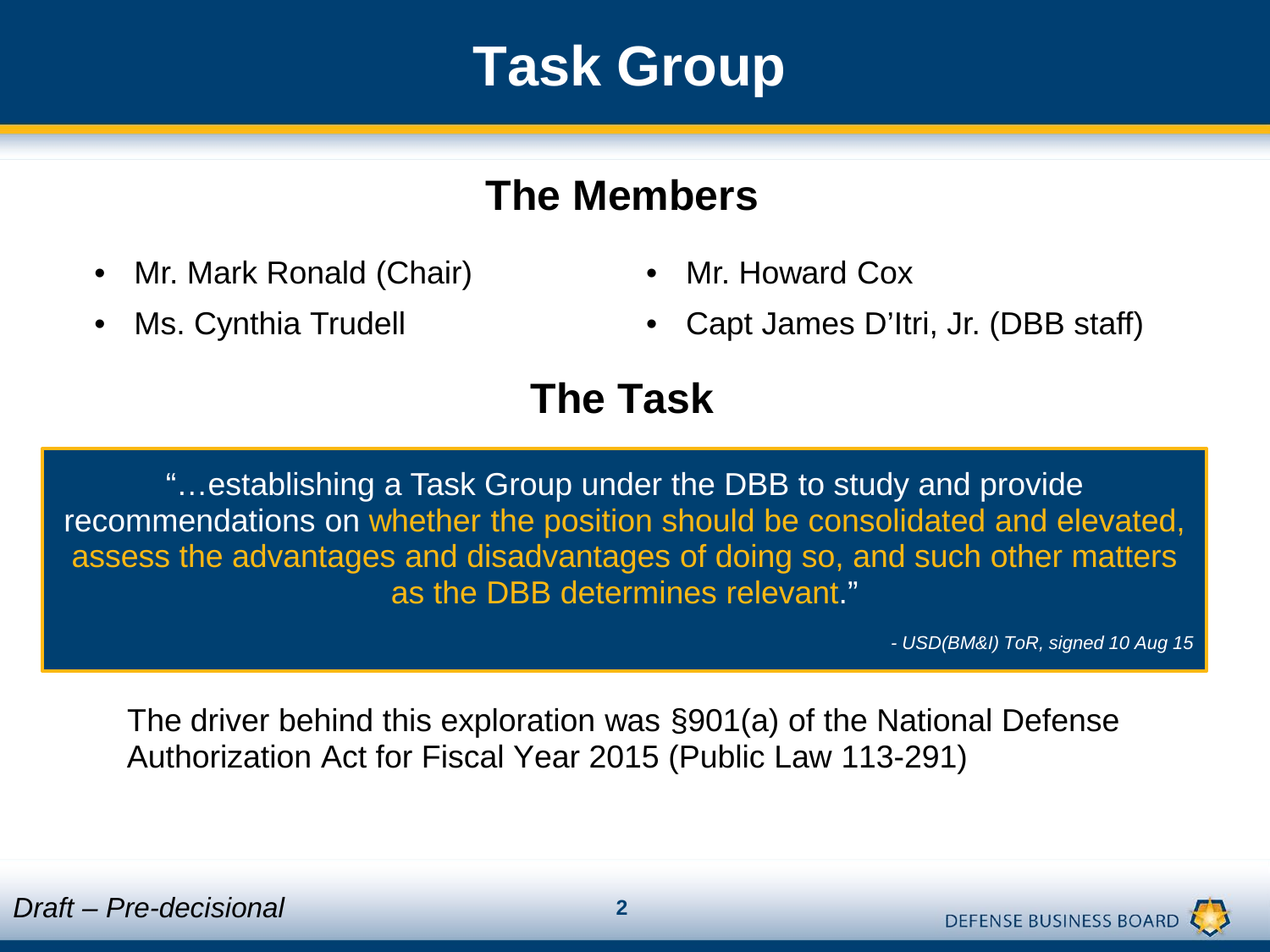### **Framework**

- With the legislative intent to increase efficiency and effectiveness of business management within the DoD; reorganization of the senior leadership structure of OSD should coincide with the department's current need to reduce the overall size and number of layers within the bureaucracy
- The DoD is a large, complex and multi-dimensional organization and with the current environment must have the capability to have tighter alignment and responsiveness with other government agencies
- Modifying the leadership structure of any organization as large and complex as the DoD is challenging and with any major change the leadership must work to achieve balance between leverage and agility
- To fully explore the advantages and disadvantages of the legislation, the Task Group is working to:
	- Understand the existing DoD structure, and how it arrived at this point
	- Understand private sector best-practices/schools of thought relating to organizational management and business transformation efforts
	- Analyze applicability to the DoD model
	- Formulate findings and recommendations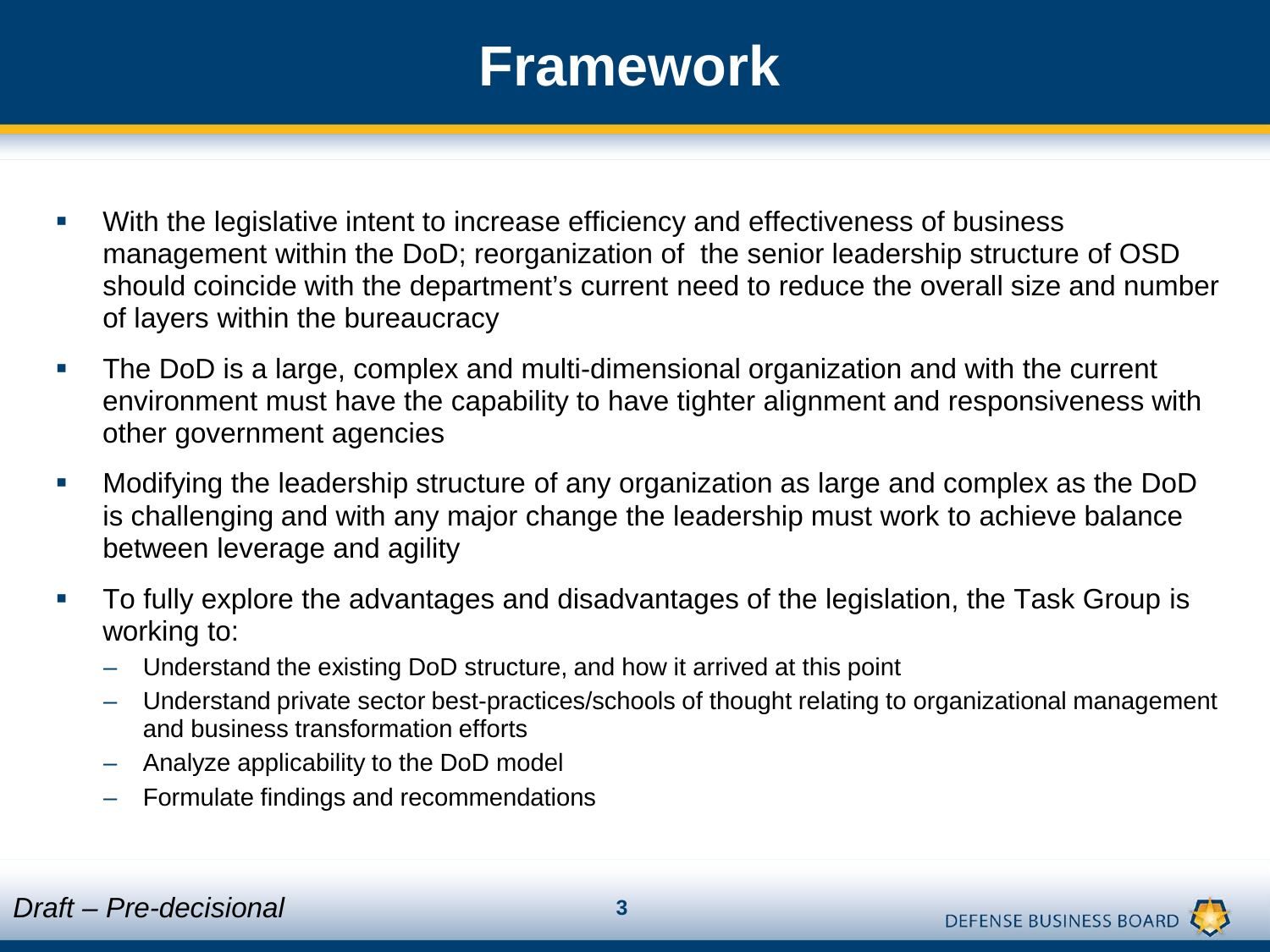### **Background**

#### **Prior efforts**

- Previous legislation
- DBB reports
- GAO reports
- IDA report
- Others

"…combine the Deputy Chief Management Officer and the Chief Information Officer position into a new Under Secretary of Defense position placed in the order of precedence before the Under Secretary for Acquisition, Technology and Logistics."

*- Joint Explanatory Statement, Public Law 113-291*

#### **The legislation directs implementation effective February 1, 2017**

- Beginning of a new administration
- Explicitly allows for leadership continuity
- Implicitly allows DoD enough time to "get it right"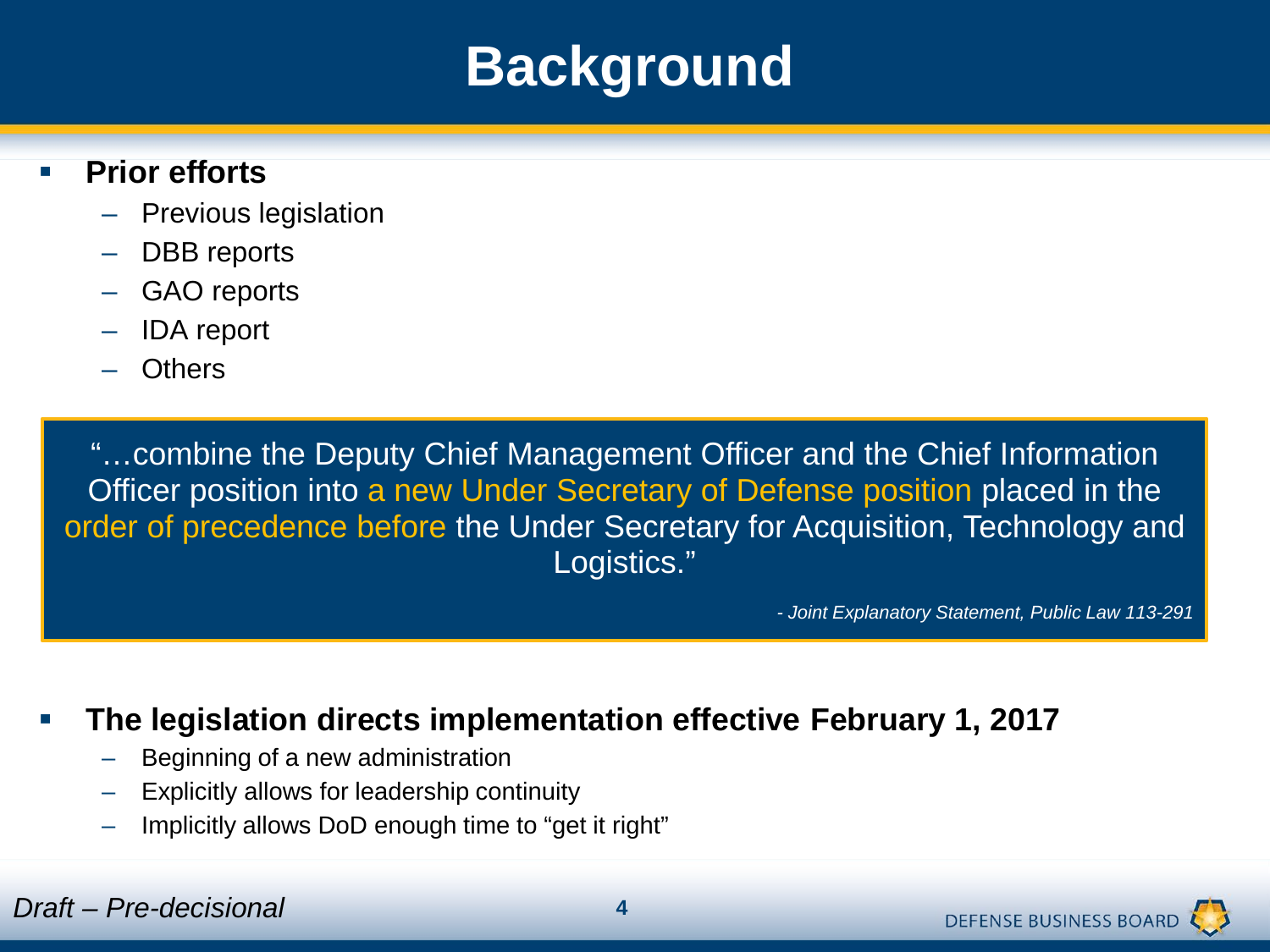# **Completed Interviews + Research**

- **Professor Ethan Bernstein.** Harvard Business School
- **Hon. Rudy deLeon, 27th U.S. Deputy Secretary of** Defense
- **Hon. Eugene Dodaro**, U.S. Comptroller General
- **Hon. Gordon England**, 25th U.S. Deputy Secretary of Defense
- **Hon. Michèle Flournoy, CEO, Center for a New** American Security / former U.S. Under Secretary of Defense for Policy
- **Hon. Robert Gates**, 22<sup>nd</sup> U.S. Secretary of Defense / former President, Texas A&M University
- **Hon. John Hamre, President & CEO, Center for** Strategic and International Studies / 26<sup>th</sup> U.S. Deputy Secretary of Defense
- **Ms. Amy Kates**, Managing Partner, KatesKesler Organizational Consulting
- **Hon. Kenneth Krieg, former U.S. Under Secretary** of Defense for Acquisition, Technology, and Logistics
- **Hon. Peter Levine**, Deputy Chief Management Officer, U.S Department of Defense
- **Hon. William Lynn III, Chairman & CEO, DRS** Technologies / 29th U.S. Deputy Secretary of Defense
- **Ms. Indra Nooyi**, Chairman & CEO, PepsiCo
- **Ms. Phebe Novakovic**, President & CEO, General Dynamics
- **Hon. William Perry**, 19th U.S. Secretary of Defense
- **Mr. Robert Rangel, Senior Vice President of** Washington Operations, Lockheed Martin
- **Mr. David Tillotson, Assistant Deputy Chief** Management Officer, U.S. Department of Defense
- **Hon. David Walker, former U.S. Comptroller** General

Former and Present Senior Government Officials; Industry CEOs;

Academia and Consultants

*Draft – Pre-decisional* **5**